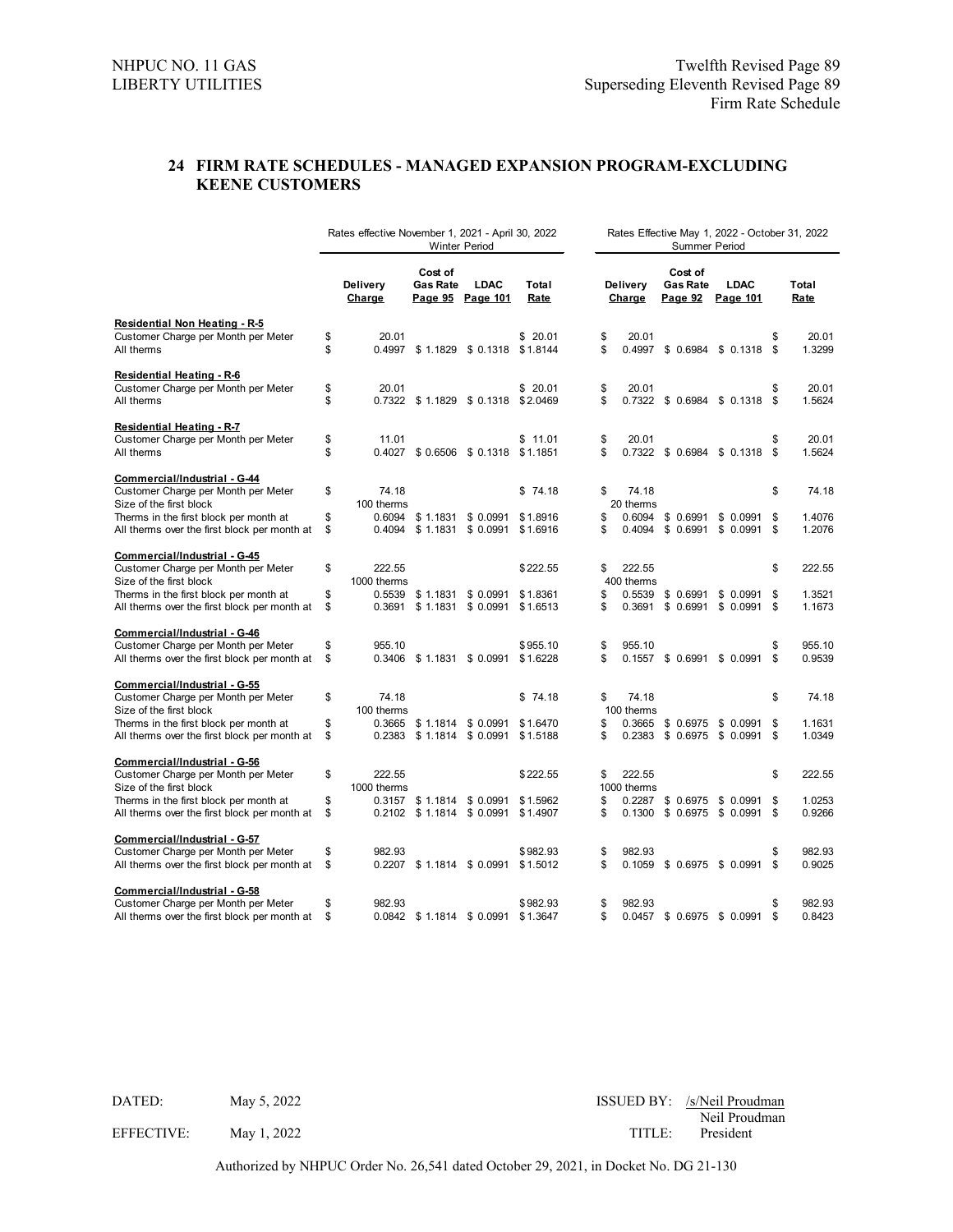| Page           | <b>Revision</b>                 |
|----------------|---------------------------------|
| Title          | Original                        |
| TOC i          | Original                        |
| TOC ii         | Original                        |
| TOC iii        | Original                        |
| TOC iv         | Original                        |
| 1              | Twenty-first-second Revised     |
| $\overline{2}$ | <b>First Revised</b>            |
| 3              | Nineteenth-Twentieth<br>Revised |
| $\overline{4}$ | Eighteenth Revised              |
| 5              | <b>First Revised</b>            |
| 6              | Original                        |
| $\overline{7}$ | Original                        |
| 8              | Original                        |
| 9              | <b>First Revised</b>            |
| 10             | Original                        |
| 11             | Original                        |
| 12             | Original                        |
| 13             | Original                        |
| 14             | Original                        |
| 15             | Original                        |
| 16             | Original                        |
| 17             | Original                        |
| 18             | Original                        |
| 19             | Original                        |
| 20             | Original                        |
| 21             | Original                        |
| 22             | Original                        |
| 23             | Original                        |
| 24             | Original                        |
| 25             | Original                        |
| 26             | Original                        |

DATED: May 5, 2022 May 18SUED BY: /s/Neil Proudman

Neil Proudman

EFFECTIVE: August 1, 2021 May 1, 2022 TITLE:

Authorized by NHPUC Order No. 26,541 dated October 29, 2021, in Docket No. DG 21-130 and Authorized by NHPUC Order No. 26,505 dated July 30, 2021, in Docket No. DG 20-105 Authorized by NHPUC Order No. 26,505 dated July 30, 2021, in Docket No. DG 20-105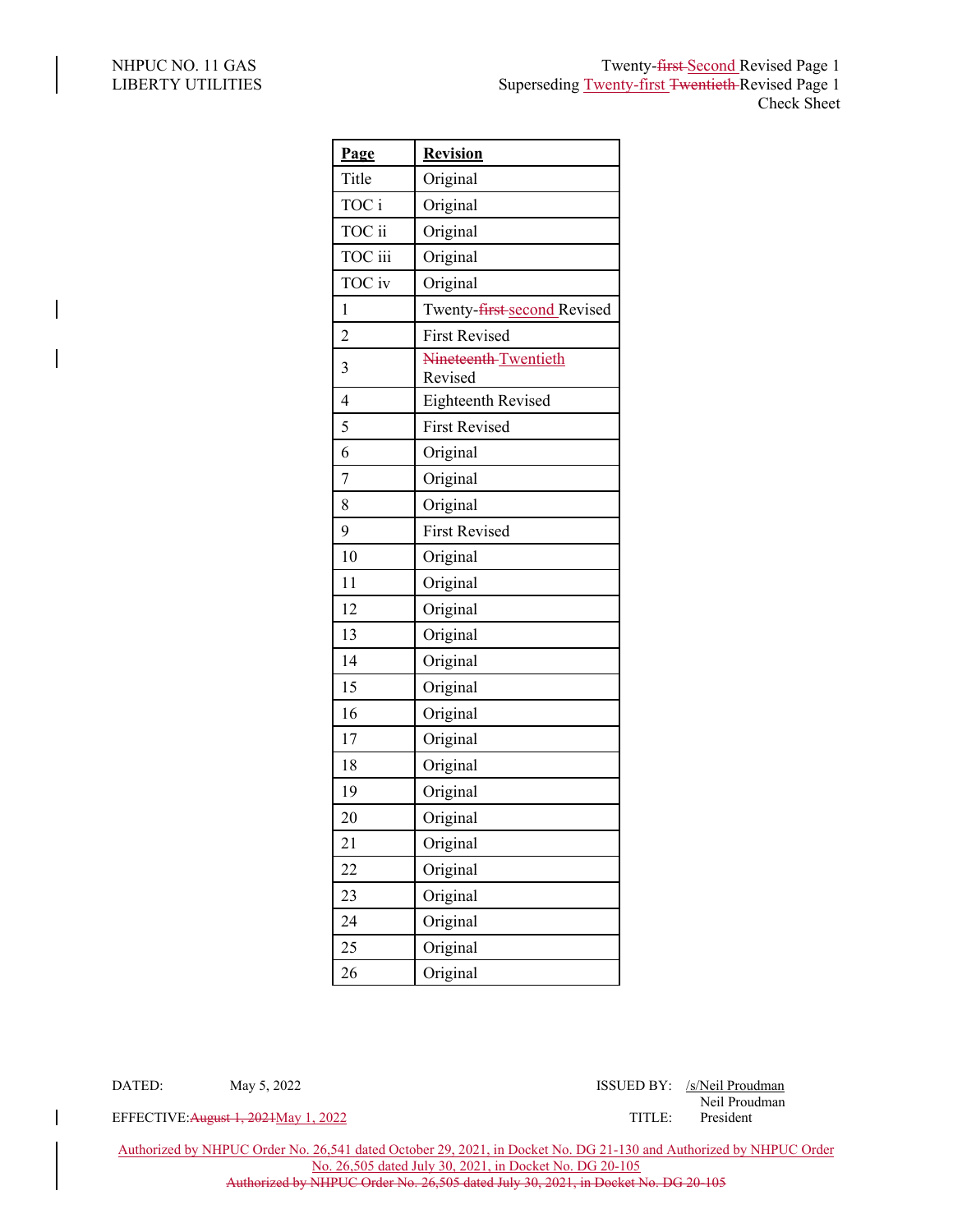| Page | <b>Revision</b>          |
|------|--------------------------|
| 58   | Original                 |
| 59   | Original                 |
| 60   | Original                 |
| 61   | Original                 |
| 62   | Original                 |
| 63   | Original                 |
| 64   | Original                 |
| 65   | Original                 |
| 66   | Original                 |
| 67   | Original                 |
| 68   | Original                 |
| 69   | Original                 |
| 70   | Original                 |
| 71   | Original                 |
| 72   | Original                 |
| 73   | <b>First Revised</b>     |
| 74   | Original                 |
| 75   | Original                 |
| 76   | Original                 |
| 77   | Original                 |
| 78   | Original                 |
| 79   | Original                 |
| 80   | Original                 |
| 81   | Original                 |
| 82   | Original                 |
| 83   | Original                 |
| 84   | Original                 |
| 85   | Original                 |
| 86   | Original                 |
| 87   | Eleventh-Twelfth Revised |
| 88   | <b>Tenth Revised</b>     |
| 89   | Eleventh-Twelfth Revised |

DATED: May 5, 2022 May 18SUED BY: /s/Neil Proudman Neil Proudman

EFFECTIVE: August 1, 2021 May 1, 2022

Authorized by NHPUC Order No. 26,541 dated October 29, 2021, in Docket No. DG 21-130 and Authorized by NHPUC Order No. 26,505 dated July 30, 2021, in Docket No. DG 20-105 Authorized by NHPUC Order No. 26,505 dated July 30, 2021, in Docket No. DG 20-105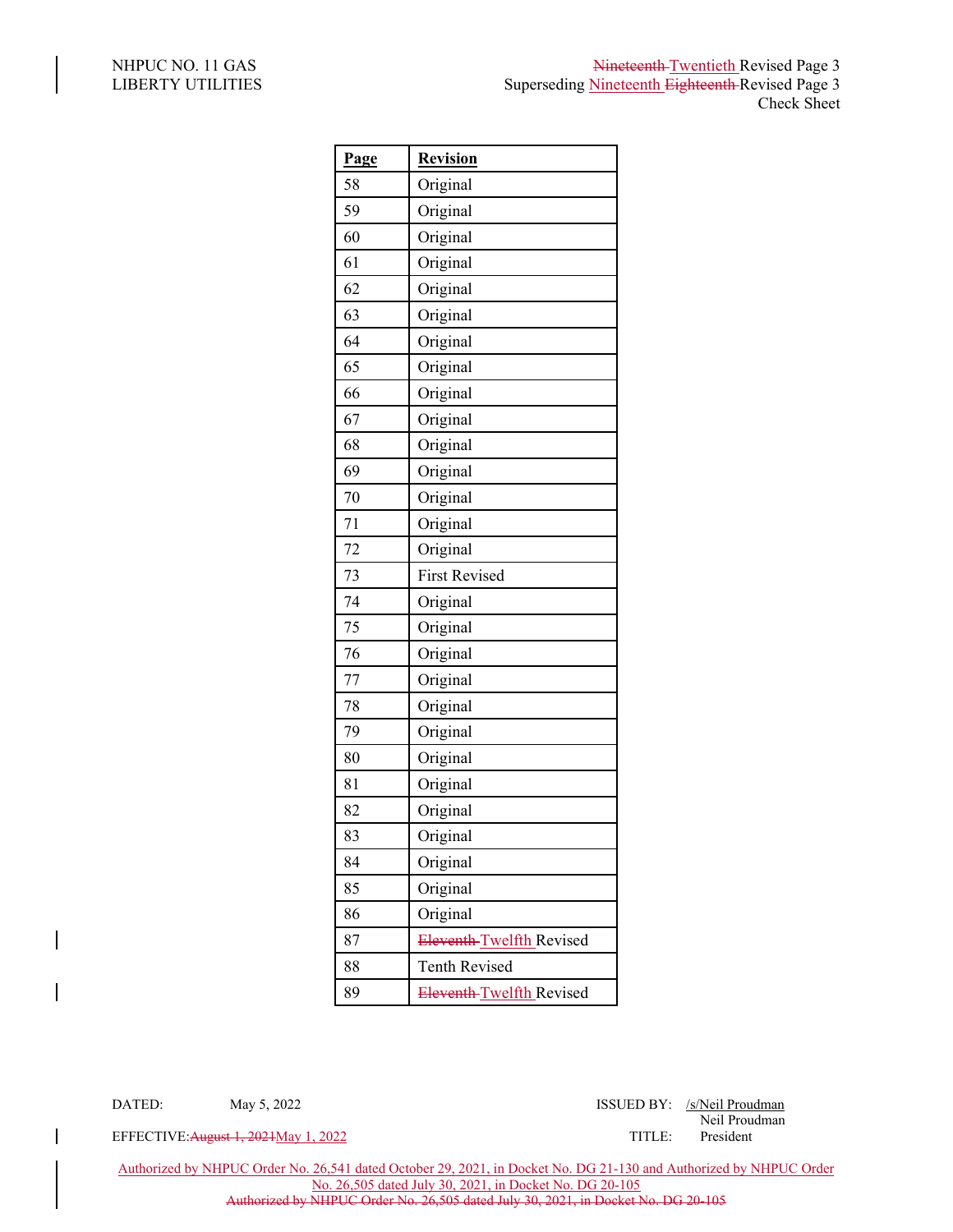## **22 FIRM RATE SCHEDULES - EXCLUDING KEENE CUSTOMERS**

|                                                                                                                                       | <b>II RATE SCHEDULES</b><br><b>FIRM RATE SCHEDULES</b> |                                    |      |                                       |      |                                                   |           |                                                |                      |                       |                                       |                            |                         |             |                 |                                   |  |  |
|---------------------------------------------------------------------------------------------------------------------------------------|--------------------------------------------------------|------------------------------------|------|---------------------------------------|------|---------------------------------------------------|-----------|------------------------------------------------|----------------------|-----------------------|---------------------------------------|----------------------------|-------------------------|-------------|-----------------|-----------------------------------|--|--|
|                                                                                                                                       |                                                        |                                    |      |                                       |      | Rates effective November 1, 2021 - April 30, 2022 |           | Rates Effective May 1, 2022 - October 31, 2022 |                      |                       |                                       |                            |                         |             |                 |                                   |  |  |
|                                                                                                                                       |                                                        |                                    |      | <b>Winter Period</b>                  |      |                                                   |           |                                                | <b>Summer Period</b> |                       |                                       |                            |                         |             |                 |                                   |  |  |
|                                                                                                                                       | Delivery<br>Charge                                     |                                    |      | Cost of<br><b>Gas Rate</b><br>Page 95 |      | LDAC<br>Page 101                                  |           | Total<br>Rate                                  | Delivery<br>Charge   |                       | Cost of<br><b>Gas Rate</b><br>Page 92 |                            | <b>LDAC</b><br>Page 101 |             |                 | Total<br>Rate                     |  |  |
| Residential Non Heating - R-1<br>Customer Charge per Month per Meter<br>All Therms                                                    | \$<br>\$                                               | 15.39<br>$0.3844$ \$               |      | 1.1829 \$                             |      | $0.1318$ \$                                       | \$        | 15.39<br>1.6991                                | \$<br>\$             | 15.39<br>$0.3844$ \$  |                                       | 0.6984 \$                  |                         | 0.1318      | \$<br>\$        | 15.39<br>1.2146                   |  |  |
| Residential Heating - R-3<br>Customer Charge per Month per Meter<br>Size of the first block<br>Therms in the first block per month at | \$<br>S                                                | 15.39<br>all therms<br>$0.5632$ \$ |      | 1.1829 \$                             |      | $0.1318$ \$                                       | \$        | 15.39<br>1.8779                                | \$<br>\$             | 15.39<br>$0.5632$ \$  |                                       | $0.6984$ \$                |                         | $0.1318$ \$ | \$              | 15.39<br>1.3934                   |  |  |
| <b>Residential Heating - R-4</b><br>Customer Charge per Month per Meter                                                               | \$                                                     | 8.47<br>all therms                 |      |                                       |      |                                                   | \$        | 8.47                                           | \$                   | 15.39<br>all therms   |                                       |                            |                         |             | \$              | 15.39                             |  |  |
| Size of the first block<br>Therms in the first block per month at                                                                     | \$                                                     | 0.3098                             | -\$  | $0.6506$ \$                           |      | $0.1318$ \$                                       |           | 1.0922                                         | \$                   | $0.5632$ \$           |                                       | $0.6984$ \$                |                         | $0.1318$ \$ |                 | 1.3934                            |  |  |
| Commercial/Industrial - G-41<br>Customer Charge per Month per Meter<br>Size of the first block                                        | S<br>\$                                                | 57.06<br>100 therms                | \$   |                                       |      | 0.0991                                            | \$<br>-\$ | 57.06                                          | \$<br>\$             | 57.06<br>20 therms    | \$                                    |                            | \$                      | 0.0991      | \$<br>\$        | 57.06<br>1.2670                   |  |  |
| Therms in the first block per month at<br>All therms over the first block per month at                                                | S                                                      | 0.4688<br>$0.3149$ \$              |      | $1.1831$ \$<br>1.1831 \$              |      | $0.0991$ \$                                       |           | 1.7510<br>1.5971                               | \$                   | 0.4688<br>0.3149      | \$                                    | 0.6991<br>0.6975<br>0.6991 | \$                      | 0.0991      | \$              | 1.2654<br>1.1131                  |  |  |
| Commercial/Industrial - G-42<br>Customer Charge per Month per Meter                                                                   | S                                                      | 171.19                             |      |                                       |      |                                                   | \$        | 171.19                                         | \$                   | 171.19                |                                       | 0.6975                     |                         |             | \$              | 4.1115<br>171.19                  |  |  |
| Size of the first block<br>Therms in the first block per month at                                                                     | \$                                                     | 1000 therms<br>0.4261              | \$   | $1.1831$ \$                           |      | 0.0991                                            | \$        | 1.7083                                         | \$                   | 400 therms<br>0.4261  | S                                     | 0.6991<br>0.6975           | \$                      | 0.0991      | \$              | 1.2243<br>1.2227                  |  |  |
| All therms over the first block per month at                                                                                          | \$                                                     | $0.2839$ \$                        |      | $1.1831$ \$                           |      | $0.0991$ \$                                       |           | 1.5661                                         | \$                   | 0.2839                | \$<br>Ś                               | 0.6991<br>0.6975           | \$                      | 0.0991      | \$              | 1.0821<br>1.0825                  |  |  |
| Commercial/Industrial - G-43<br>Customer Charge per Month per Meter<br>All therms over the first block per month at                   | \$<br>\$                                               | 734.69<br>0.2620                   | \$   | 1.1831 \$                             |      | 0.0991                                            | \$<br>\$  | 734.69<br>1.5442                               | \$<br>\$             | 734.69<br>0.1198      | \$<br>S                               | 0.6991<br>0.6975           | \$                      | 0.0991      | \$<br>\$<br>\$  | - -<br>734.69<br>0.9180<br>0.9164 |  |  |
| Commercial/Industrial - G-51<br>Customer Charge per Month per Meter                                                                   | \$                                                     | 57.06                              |      |                                       |      |                                                   | \$        | 57.06                                          | \$                   | 57.06                 |                                       |                            |                         |             | \$              | 57.06                             |  |  |
| Size of the first block<br>Therms in the first block per month at                                                                     | \$                                                     | 100 therms<br>$0.2819$ \$          |      | $1.1814$ \$                           |      | 0.0991                                            | -\$       | 1.5624                                         | \$                   | 100 therms<br>0.2819  | \$                                    | $0.6975$ \$<br>0.6991      |                         | 0.0991      | \$              | 1.0785<br>1.0801                  |  |  |
| All therms over the first block per month at                                                                                          | \$                                                     | $0.1833$ \$                        |      | $1.1814$ \$                           |      | $0.0991$ \$                                       |           | 1.4638                                         | \$                   | 0.1833                | \$                                    | $0.6975$ \$<br>0.6991      |                         | 0.0991      | \$              | 0.9799<br>0.9815                  |  |  |
| Commercial/Industrial - G-52<br>Customer Charge per Month per Meter<br>Size of the first block                                        | \$                                                     | 171.19<br>1000 therms              |      |                                       |      |                                                   | \$        | 171.19                                         | \$                   | 171.19<br>1000 therms |                                       |                            |                         |             | \$              | 171.19                            |  |  |
| Therms in the first block per month at                                                                                                | \$                                                     | 0.2428                             | - \$ | 1.1814                                | - \$ | 0.0991                                            | -\$       | 1.5233                                         | \$                   | 0.1759                | \$                                    | $0.6975$ \$<br>0.6991      |                         | 0.0991      | \$              | 0.9725<br>0.9741                  |  |  |
| All therms over the first block per month at                                                                                          | S                                                      | $0.1617$ \$                        |      | $1.1814$ \$                           |      | $0.0991$ \$                                       |           | 1.4422                                         | \$                   | 0.1000                | \$                                    | 0.6975<br>0.6991           | \$                      | 0.0991      | \$              | 0.8966<br>0.8982                  |  |  |
| Commercial/Industrial - G-53<br>Customer Charge per Month per Meter<br>All therms over the first block per month at                   | S<br>S                                                 | 756.10<br>$0.1697$ \$              |      | $1.1814$ \$                           |      | 0.0991                                            | \$<br>\$  | 756.10<br>1.4502                               | \$<br>\$             | 756.10<br>0.0814      | \$<br>S                               | $0.6975$ \$<br>0.6991      |                         | 0.0991      | \$<br>\$<br>ዴ   | 756.10<br>0.8780<br>0.8796        |  |  |
| Commercial/Industrial - G-54<br>Customer Charge per Month per Meter<br>All therms over the first block per month at                   | S<br>\$                                                | 756.10<br>$0.0648$ \$              |      | $1.1814$ \$                           |      | $0.0991$ \$                                       | \$        | 756.10<br>1.3453                               | \$<br>\$             | 756.10<br>0.0352      | \$                                    | $0.6975$ \$<br>6991        |                         | 0.0991      | \$<br>\$<br>\$. | 756.10<br>0.8318<br>0.8334        |  |  |

Authorized by NHPUC Order No. 26,541 dated October 29, 2021, in Docket No. DG 21-130